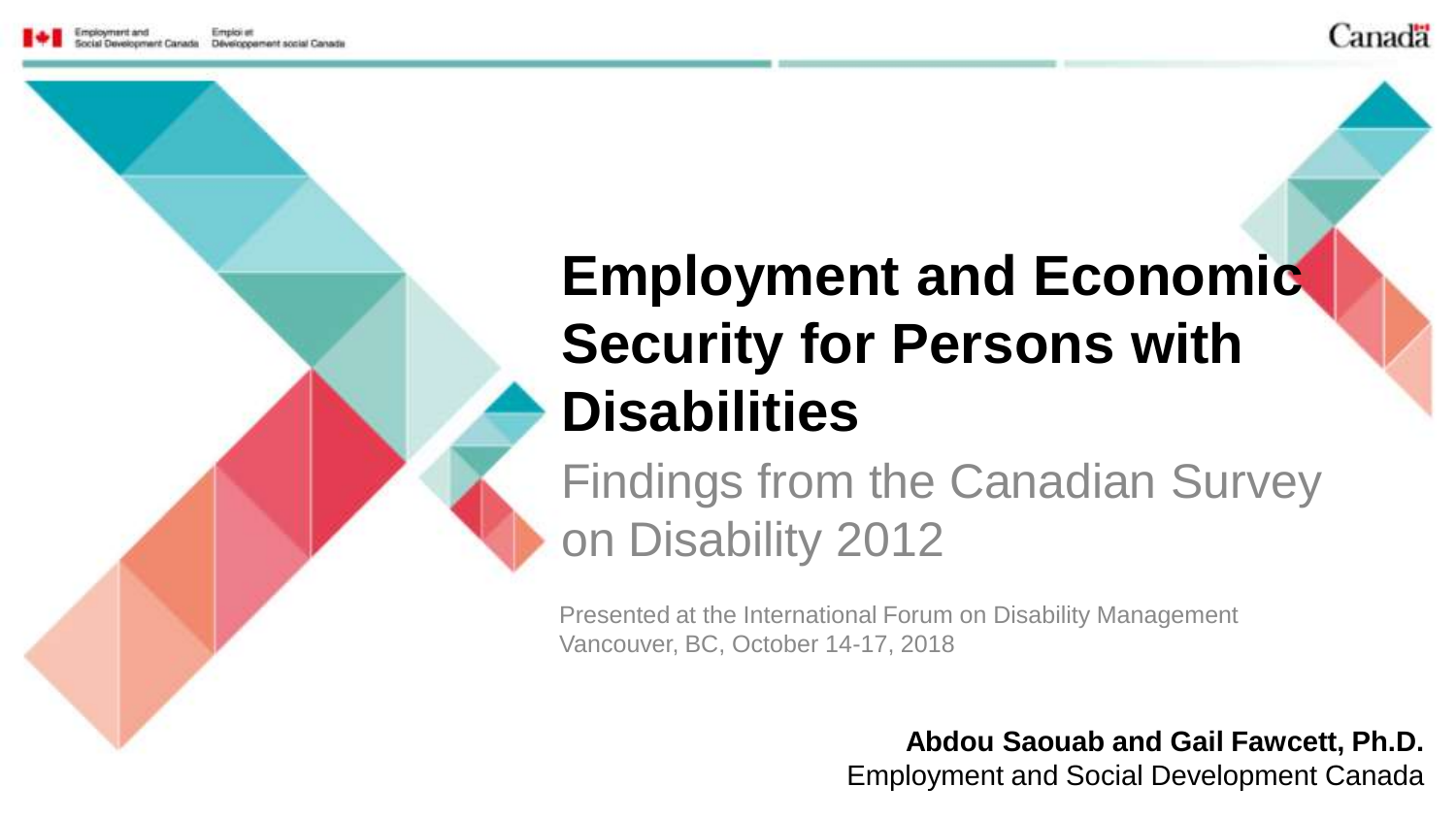### **Persons with disabilities (PWD) are at heightened risk of poverty**

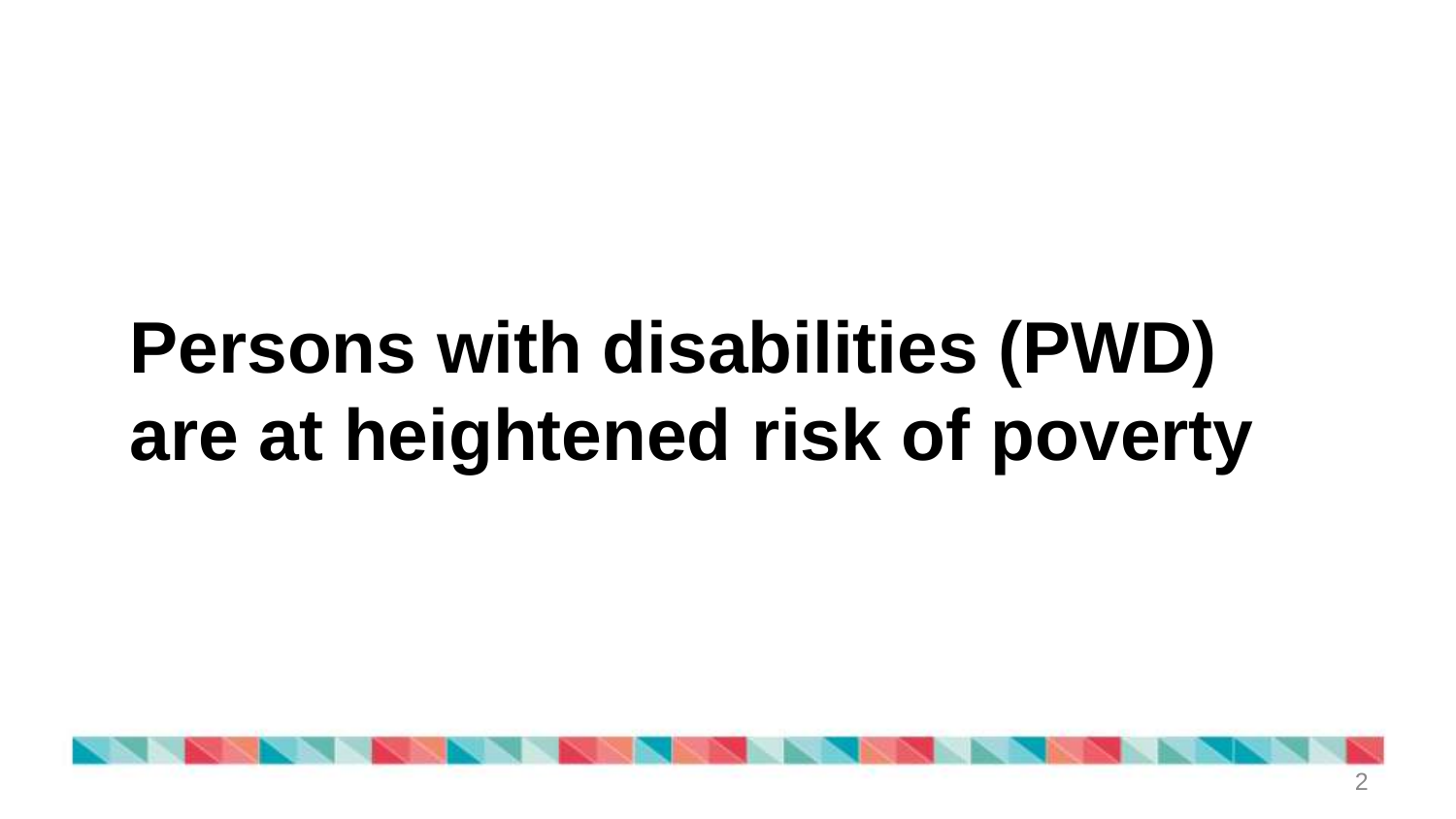### **Employment is a key protective factor against poverty**

- Azevedo et al. (2013)
	- Analysis of 16 countries
	- Growth in labour income was most important contributor to changes in moderate poverty
	- In 10 countries, labour income explained more than half of reduction in poverty
	- In another 4 countries, it accounted for more than 40% of the change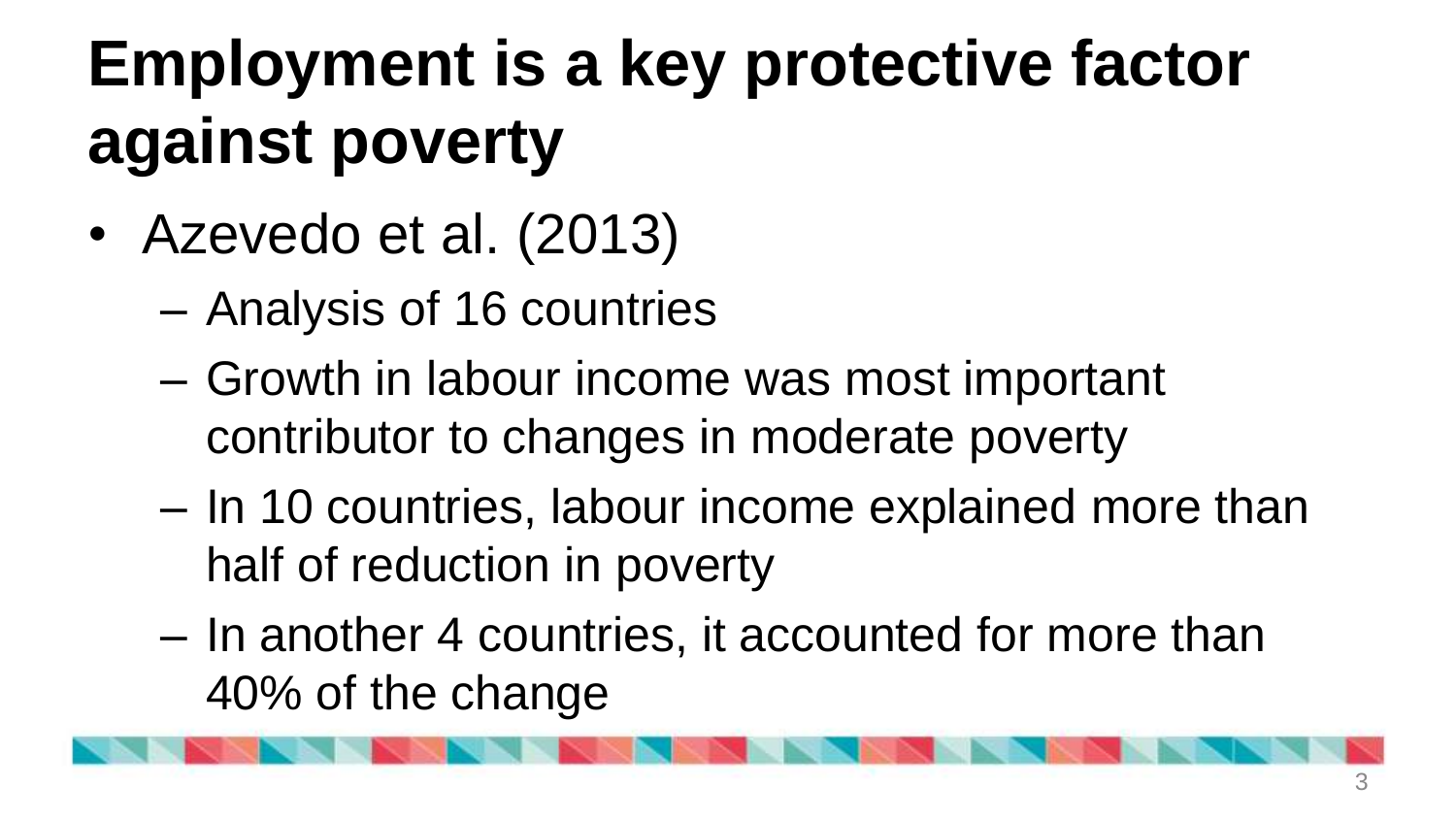#### **However, employment rate is lower for PWD**

• Employment rate for PWD in Canada is 49% – Compared to 79% of those without disabilities

• Age, gender, and severity also play important roles – will get into further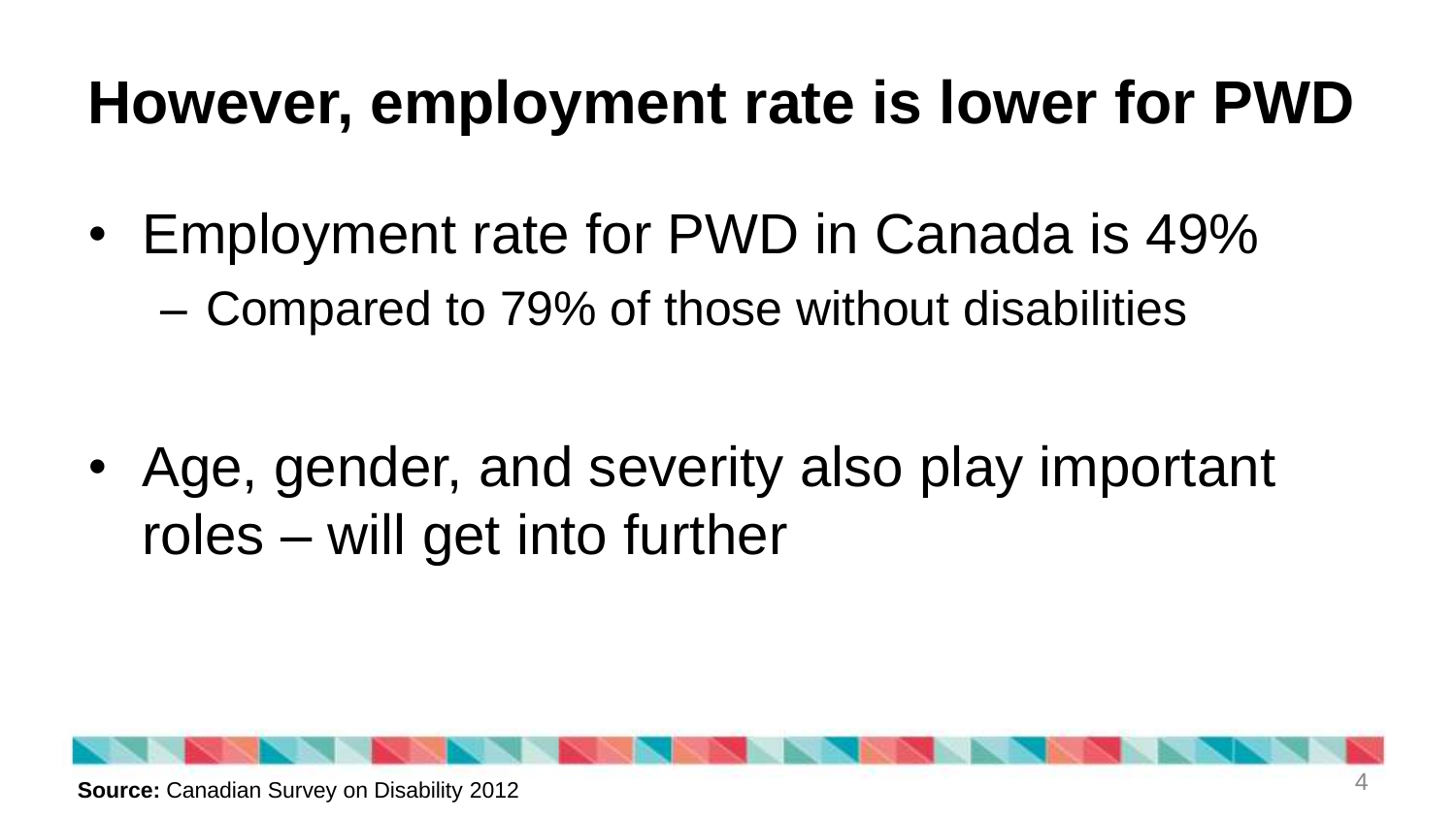### **Research objectives**

- To examine the relationships between employment, income, and disability
- Of those who are unemployed, how many have work potential?
- Impacts of gender, age, and disability severity

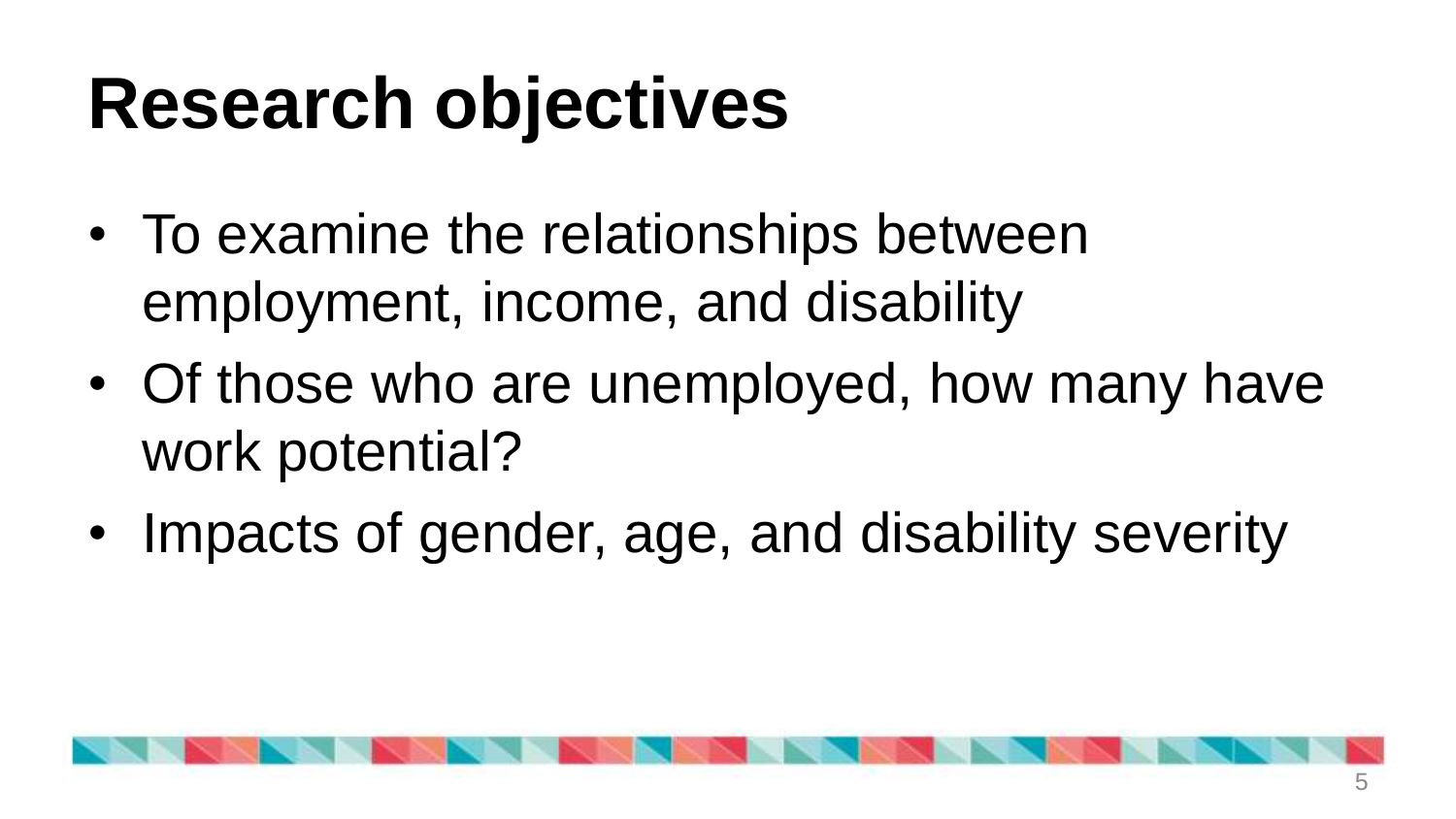### **Data source**

• 2012 Canadian Survey on Disability

- Sample: Canadians with disabilities aged 15+
	- Excludes those living in institutional settings, and those living on First Nations reserves

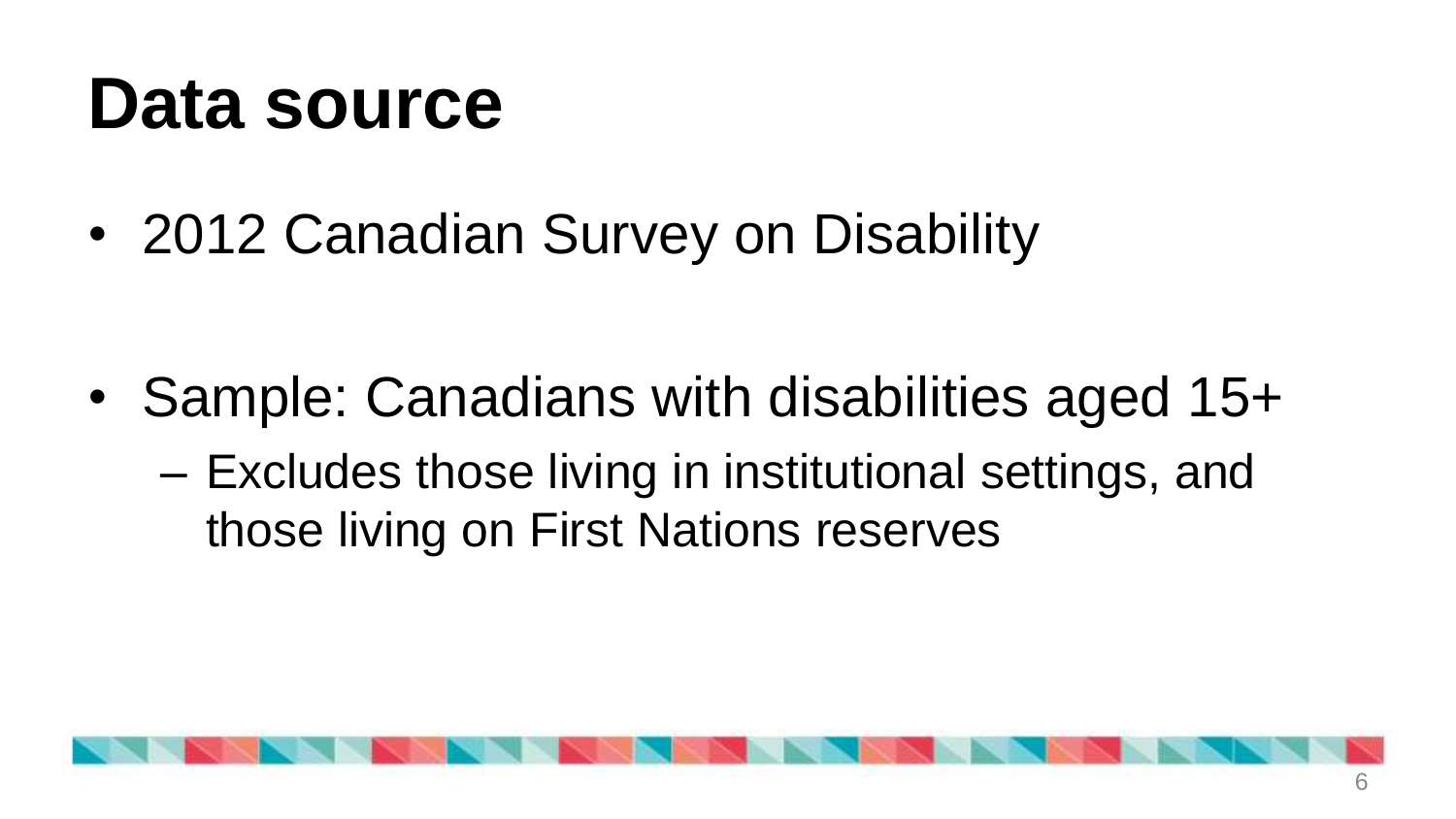# **Examining Personal Income**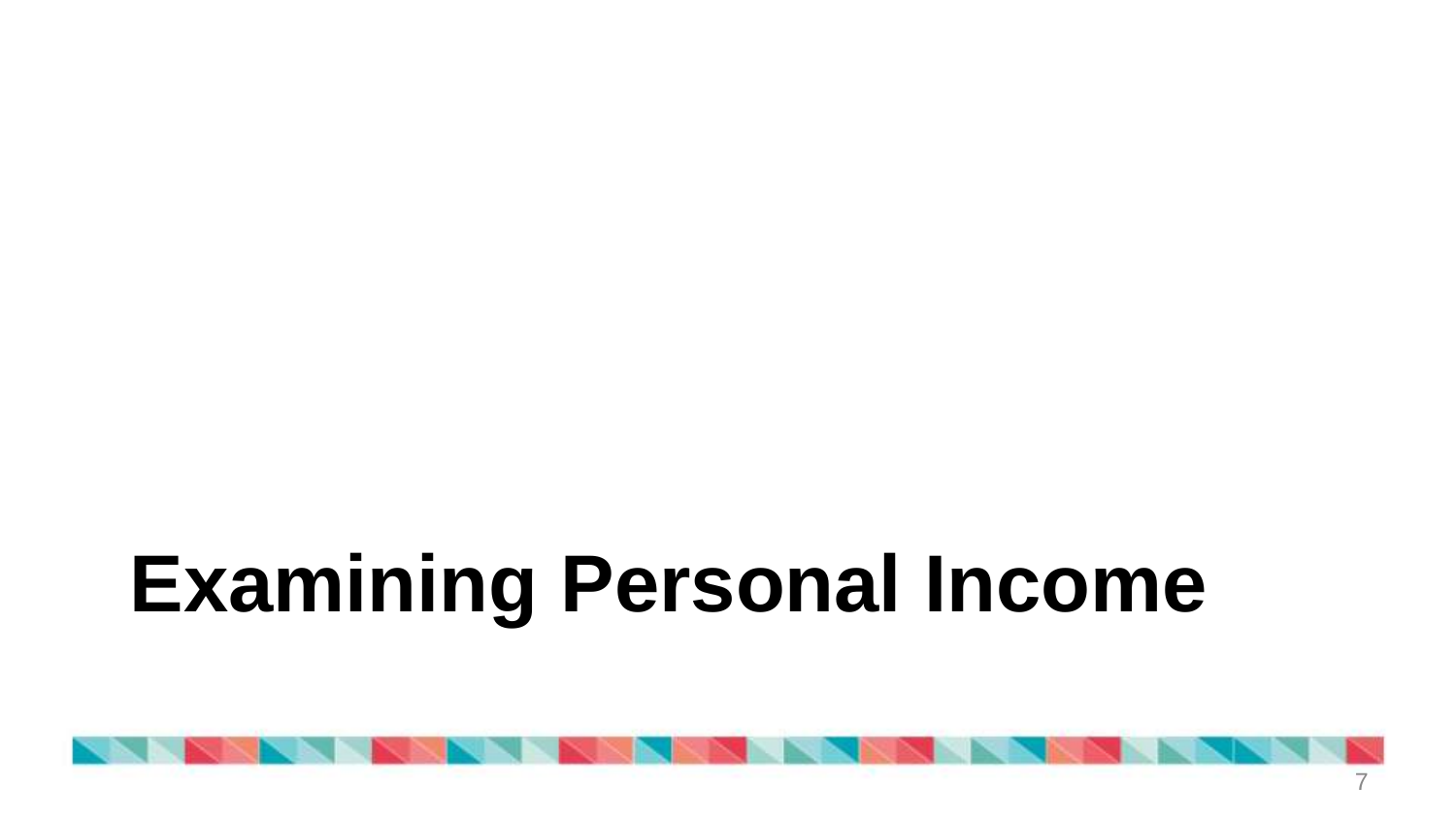#### **Income for those with more severe disabilities half that of those without disabilities**

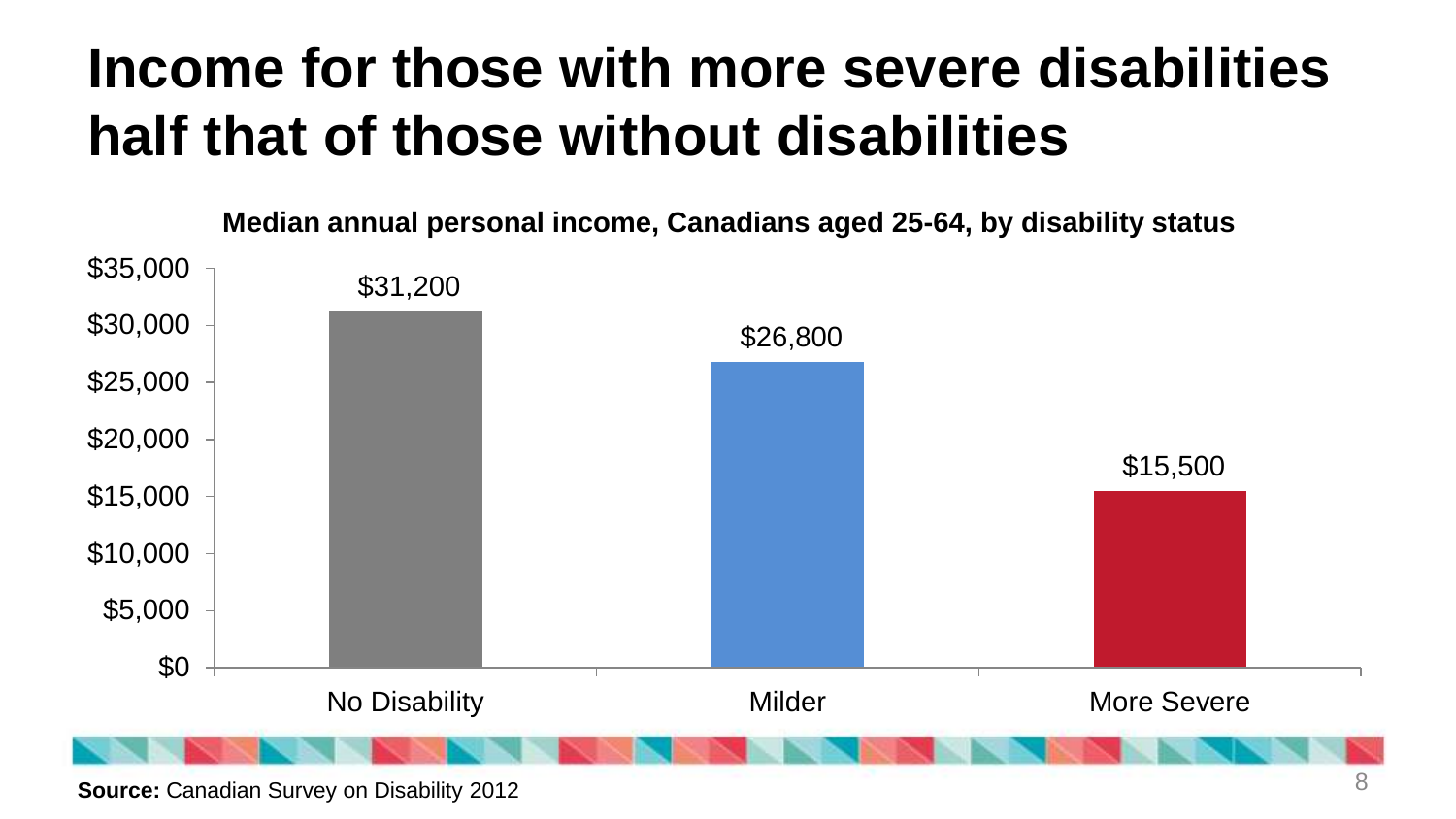#### **PWD with more severe disabilities have much narrower range of income**

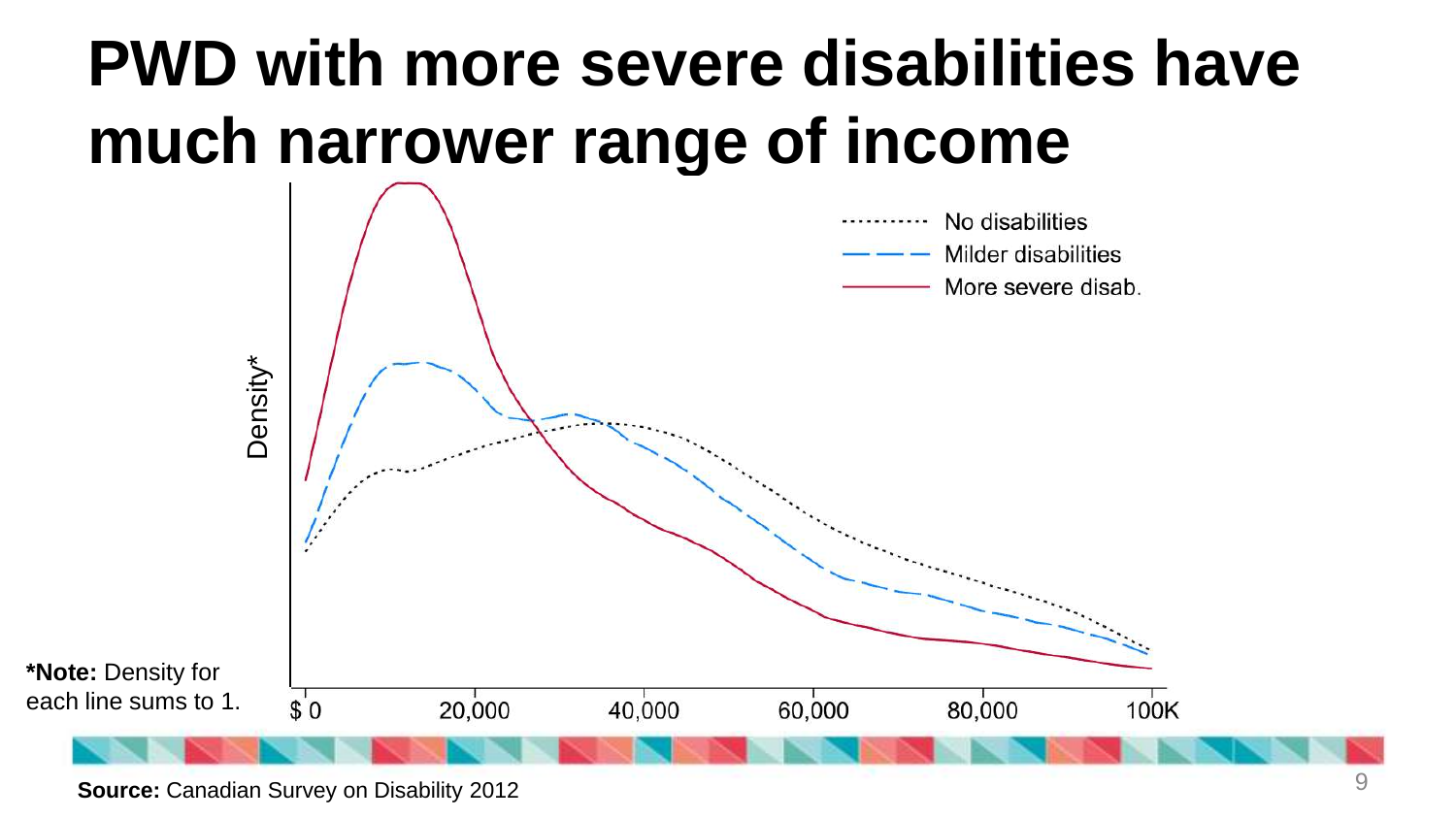#### **Income gap between those with and without disabilities greatest during prime working age years**

**Median annual personal income, Canadians aged 25-64, by disability status**

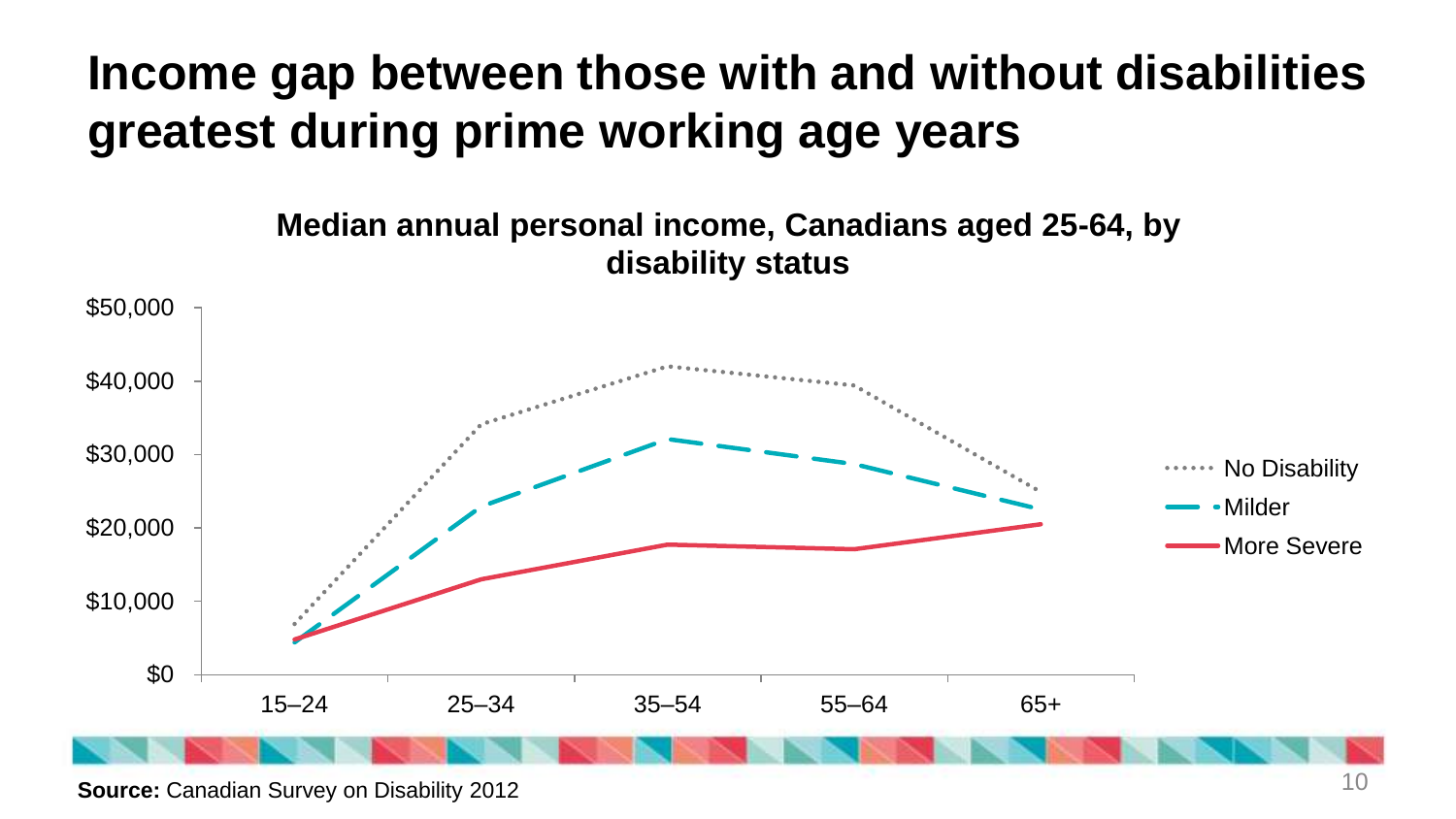# **The Effect of Employment**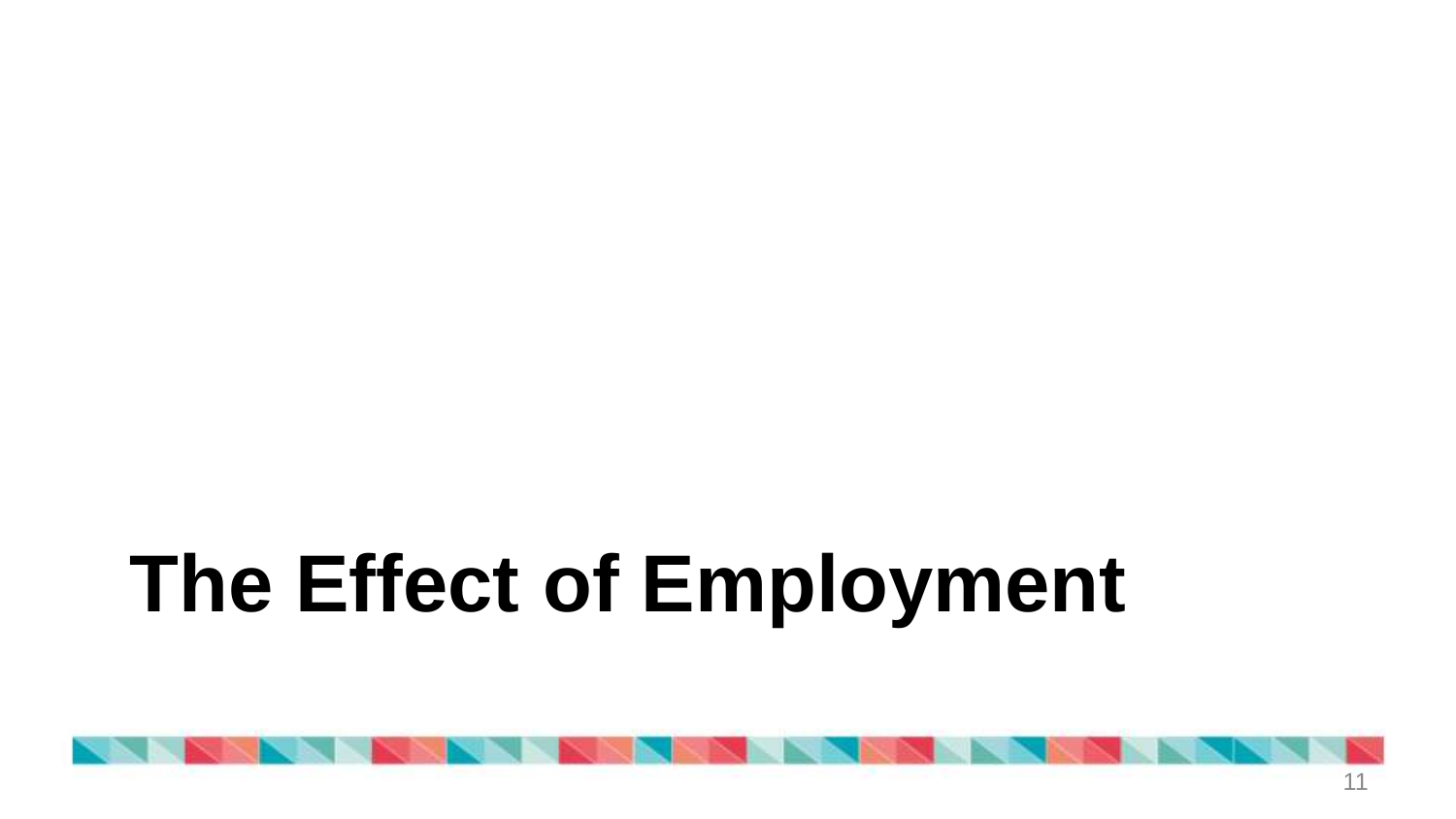### **Employment reduces income gap**

**Median personal income, employed persons**



**Source:** Canadian Survey on Disability 2012 12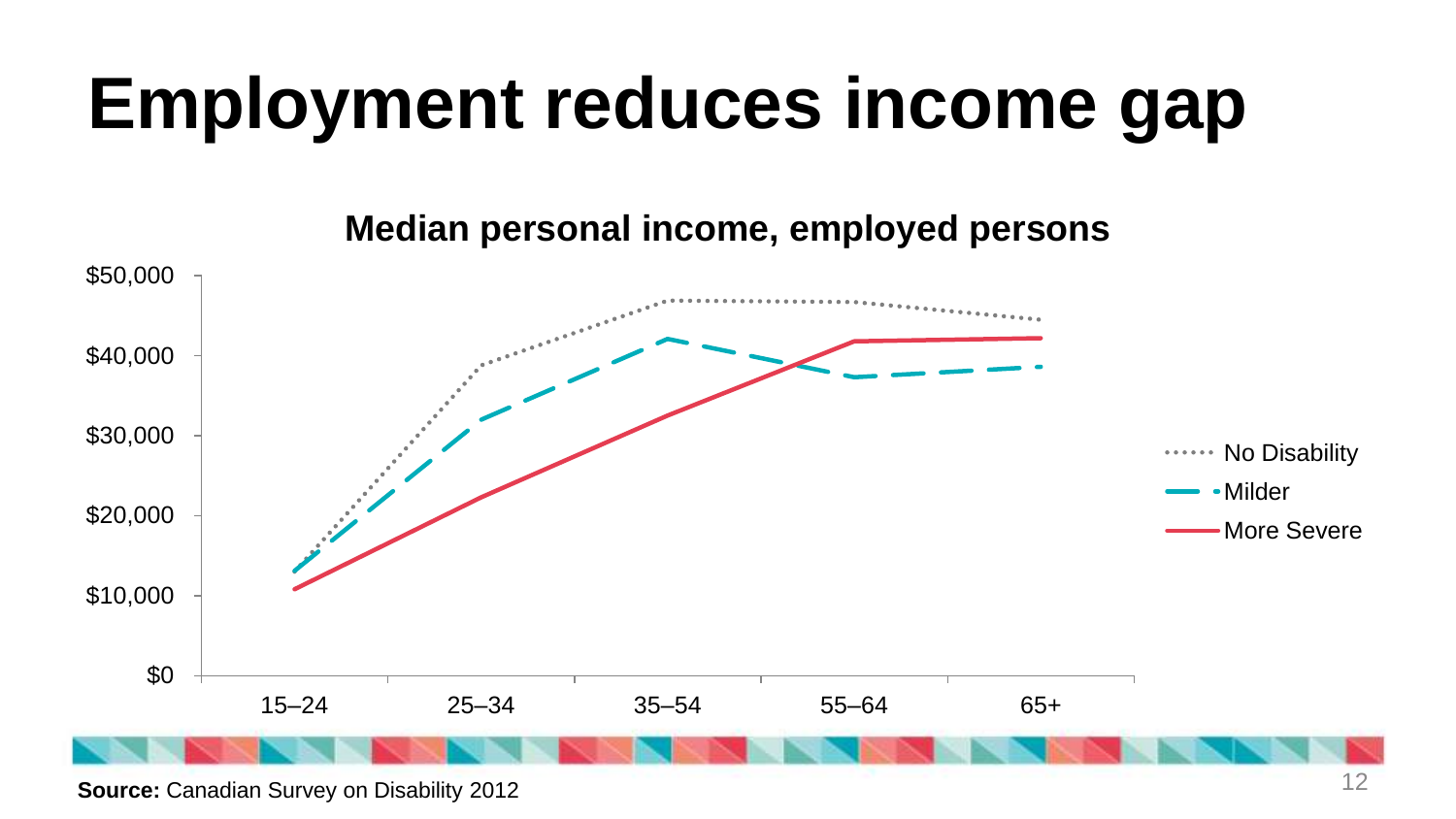# **Adding Gender to the Equation**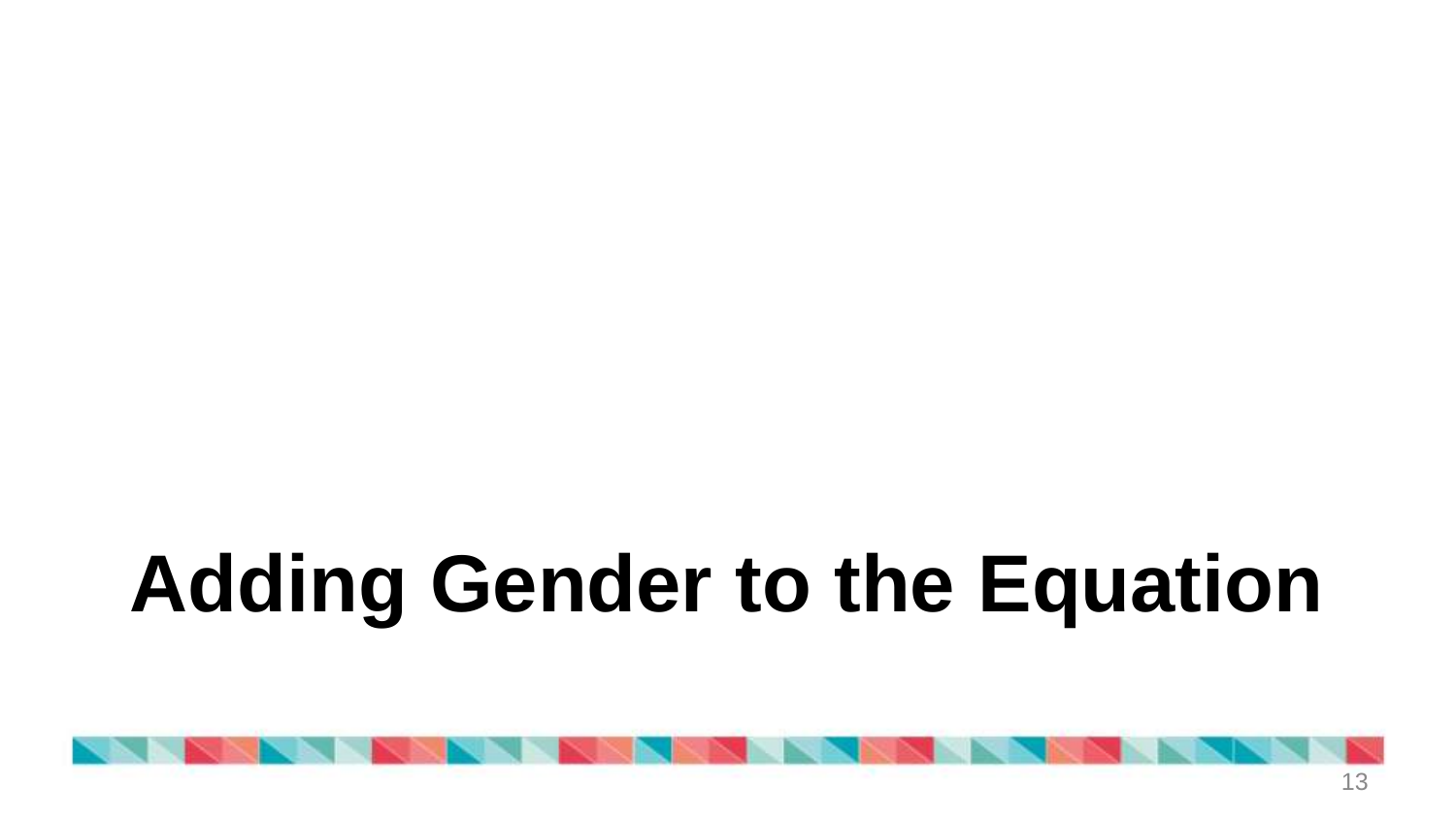#### **Gender gap is evident for those without disabilities**

**Median personal income, no disabilities**



**Source:** Canadian Survey on Disability 2012 14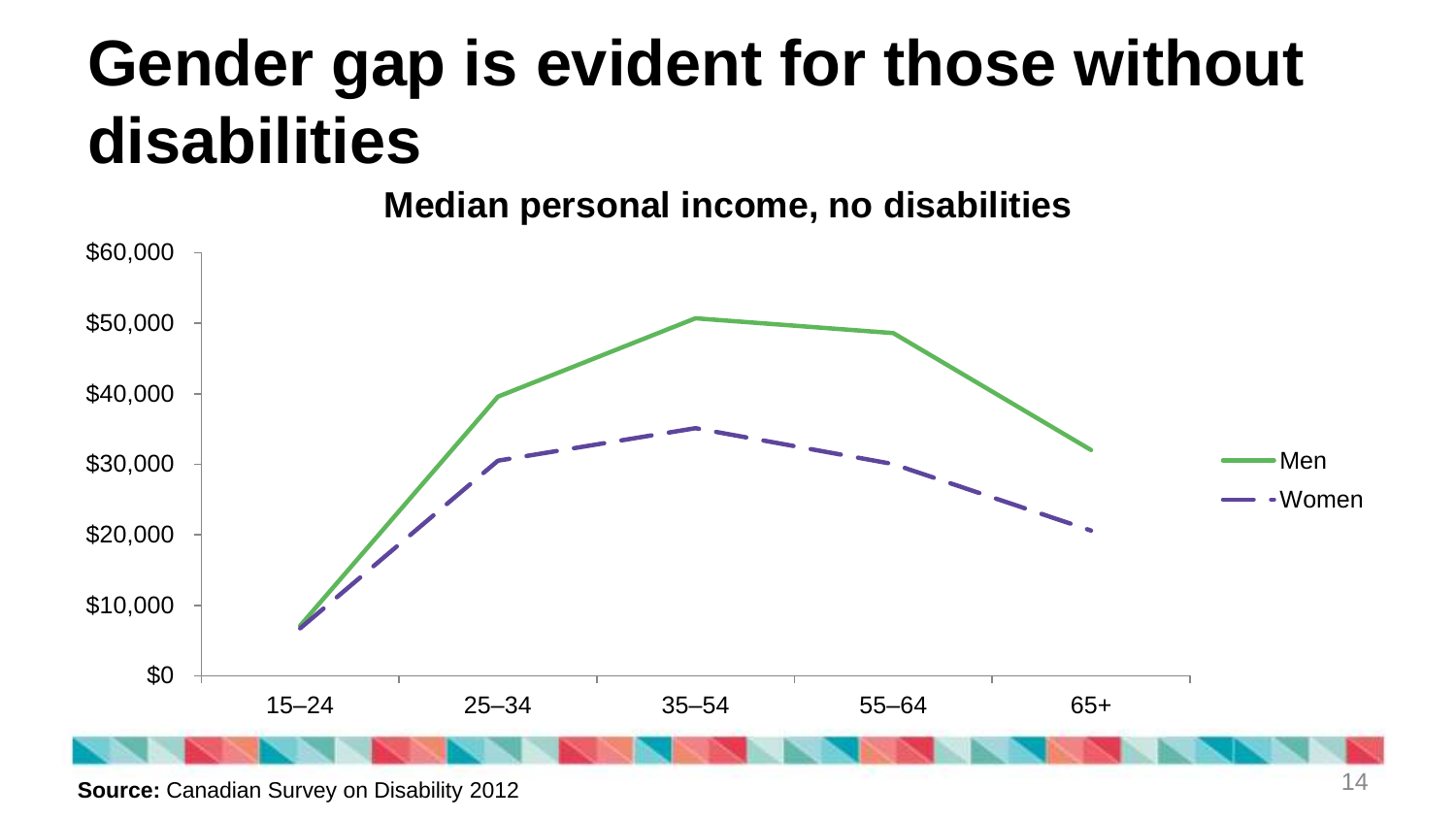### **Similar gap in older age groups among those with milder disabilities**

**Median personal income, milder disabilities**



**Source:** Canadian Survey on Disability 2012 15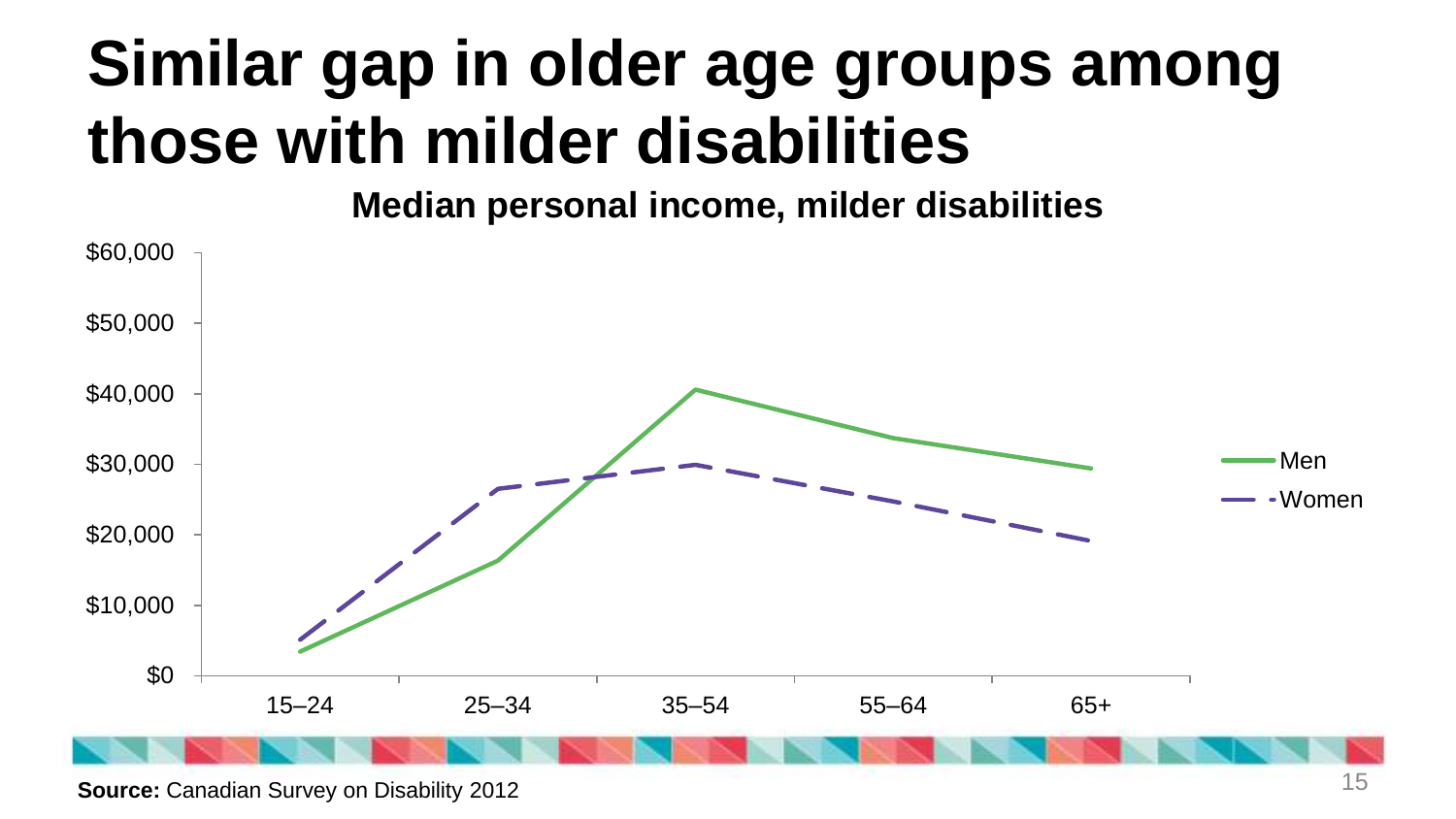#### **For more severe disabilities, gender gap only appears for near seniors and seniors**

**Median personal income, more severe disabilities**



**Source:** Canadian Survey on Disability 2012 16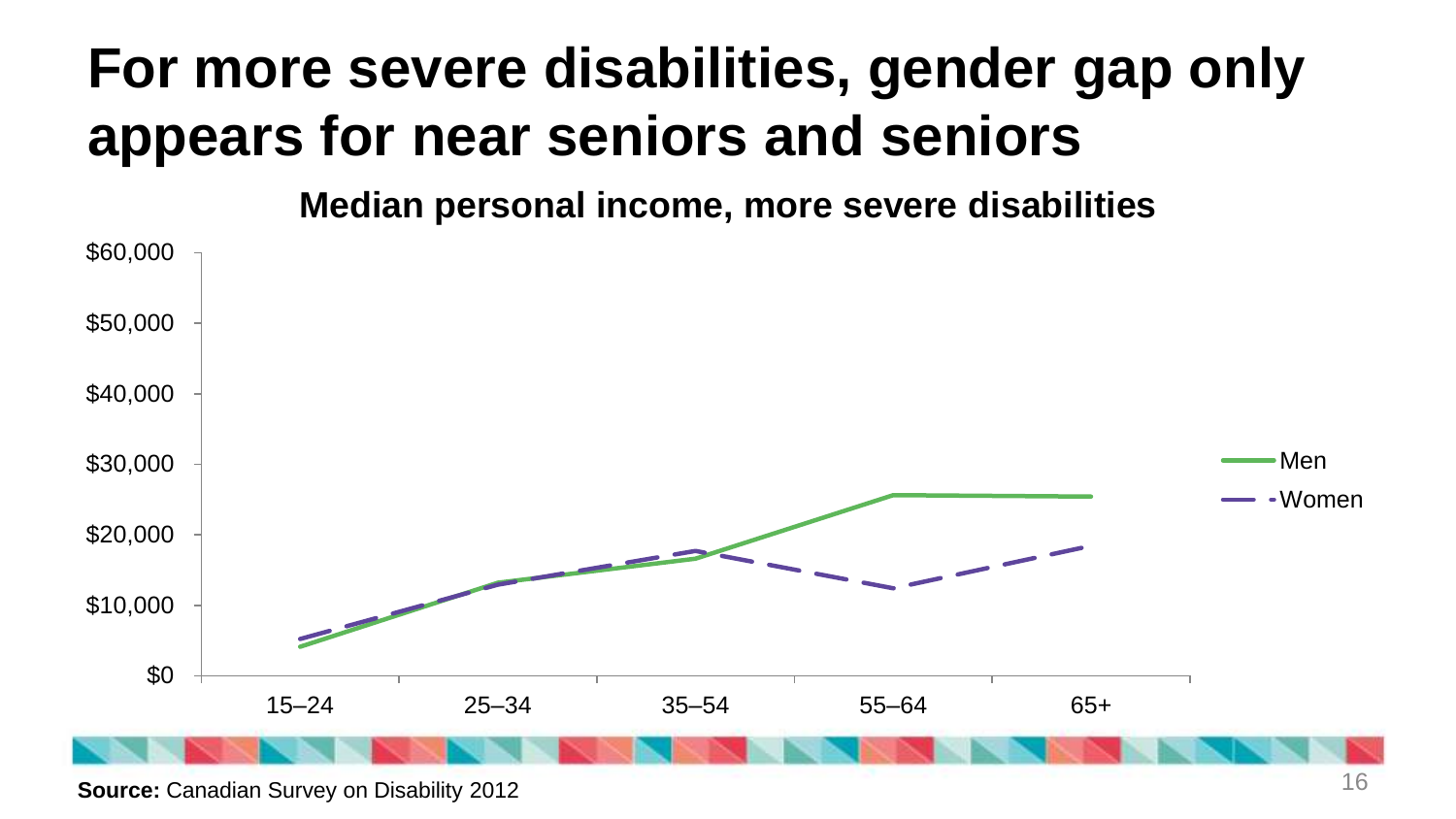# **Employment Rates**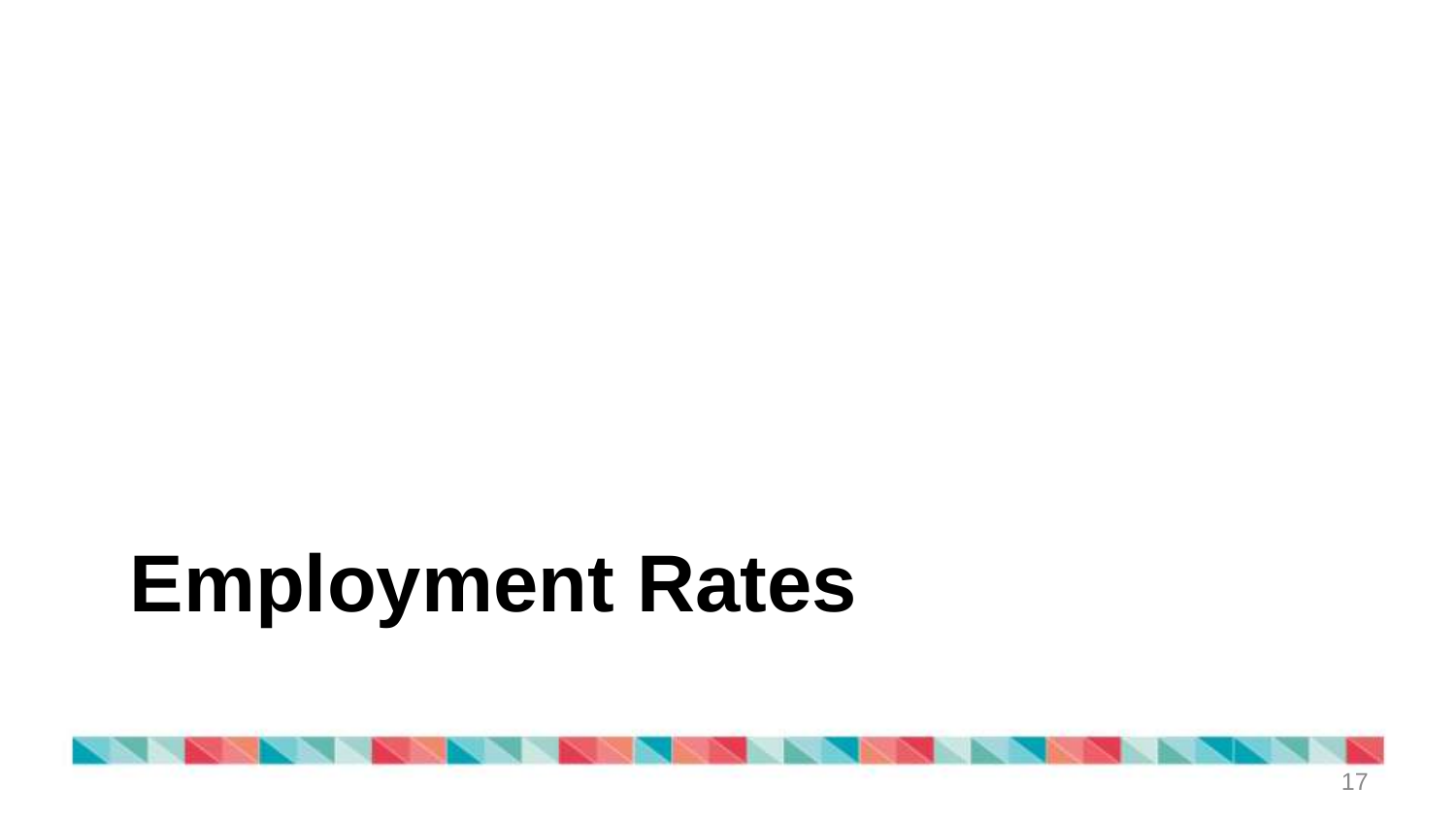### **Employment rates lower for PWD, generally lower for women**

**Employment rate, no disabilities**



**Source:** Canadian Survey on Disability 2012 18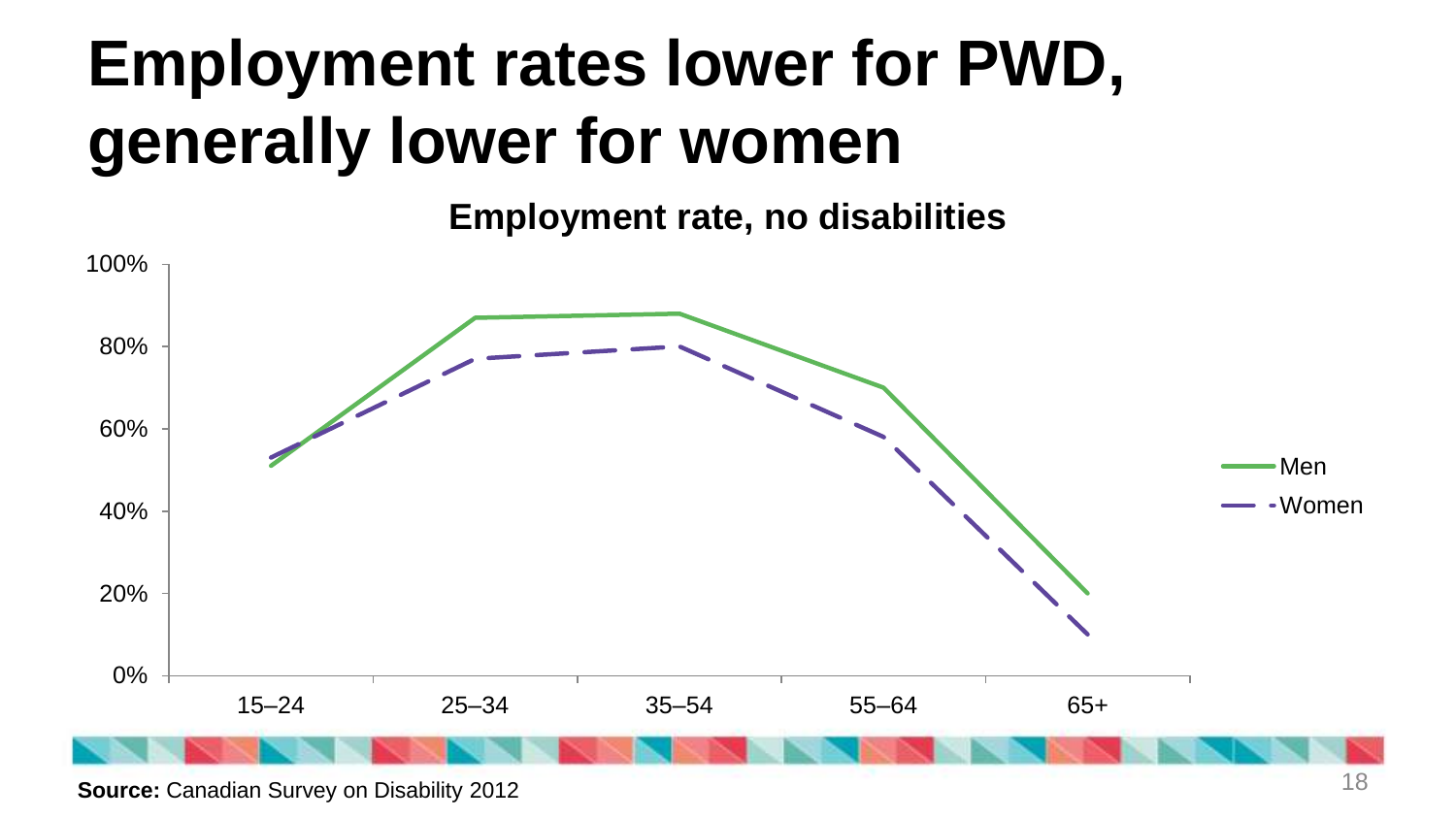### **Employment rates lower for PWD, generally lower for women**

**Employment rate, milder disabilities**



**Source:** Canadian Survey on Disability 2012 19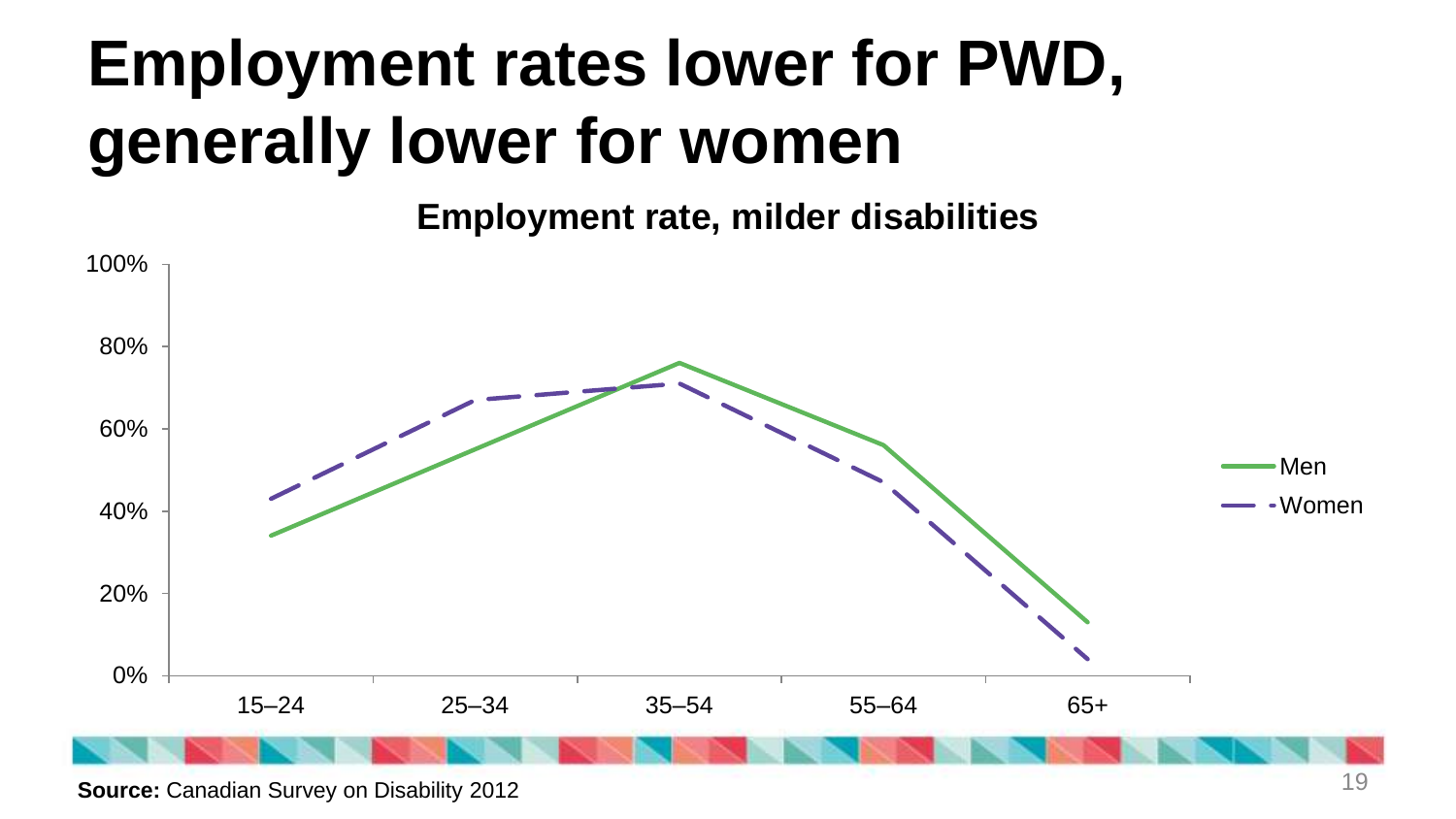### **Employment rates lower for PWD, generally lower for women**

**Employment rate, more severe disabilities**



**Source:** Canadian Survey on Disability 2012 20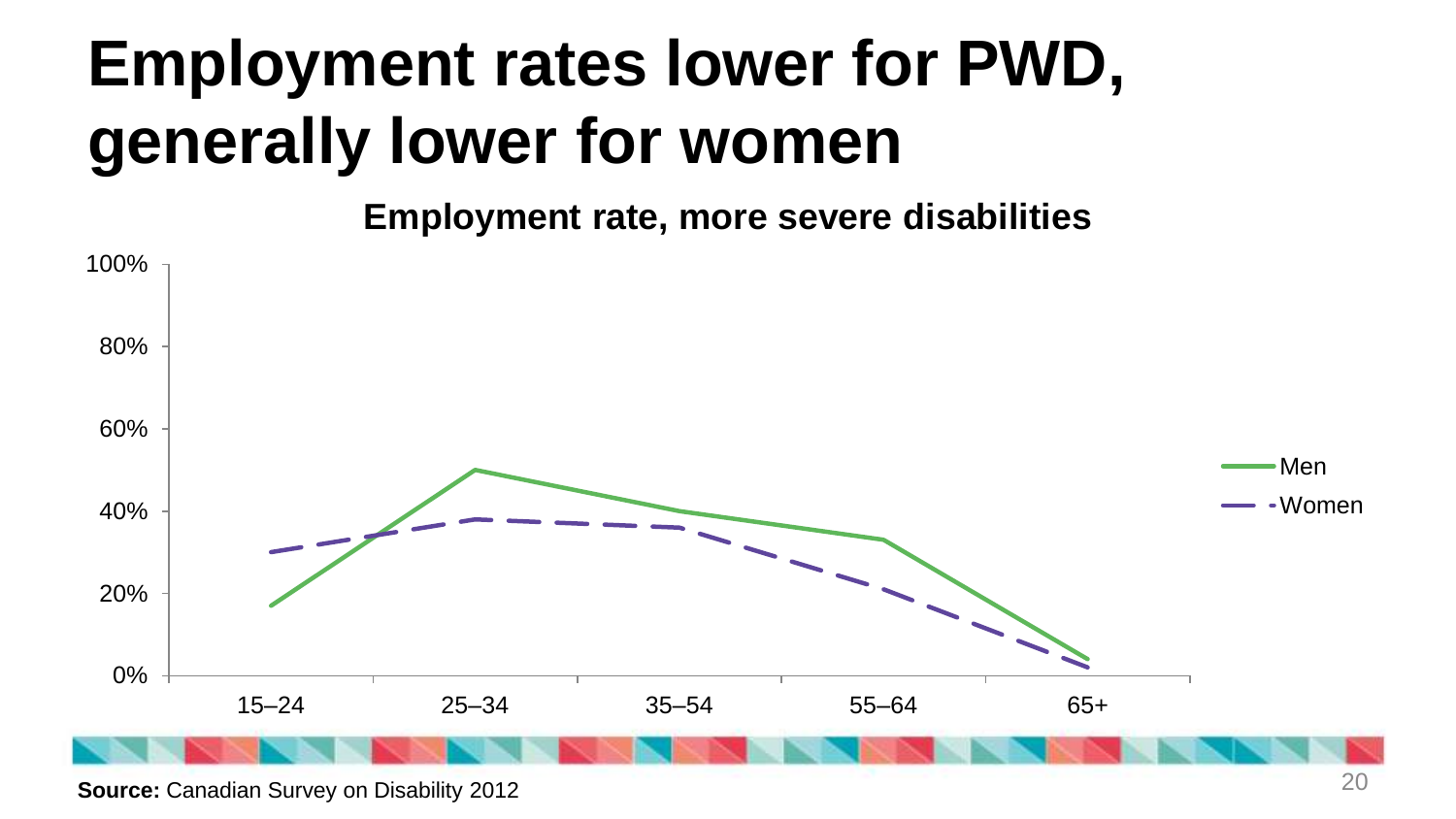# **Examination of Work Potential**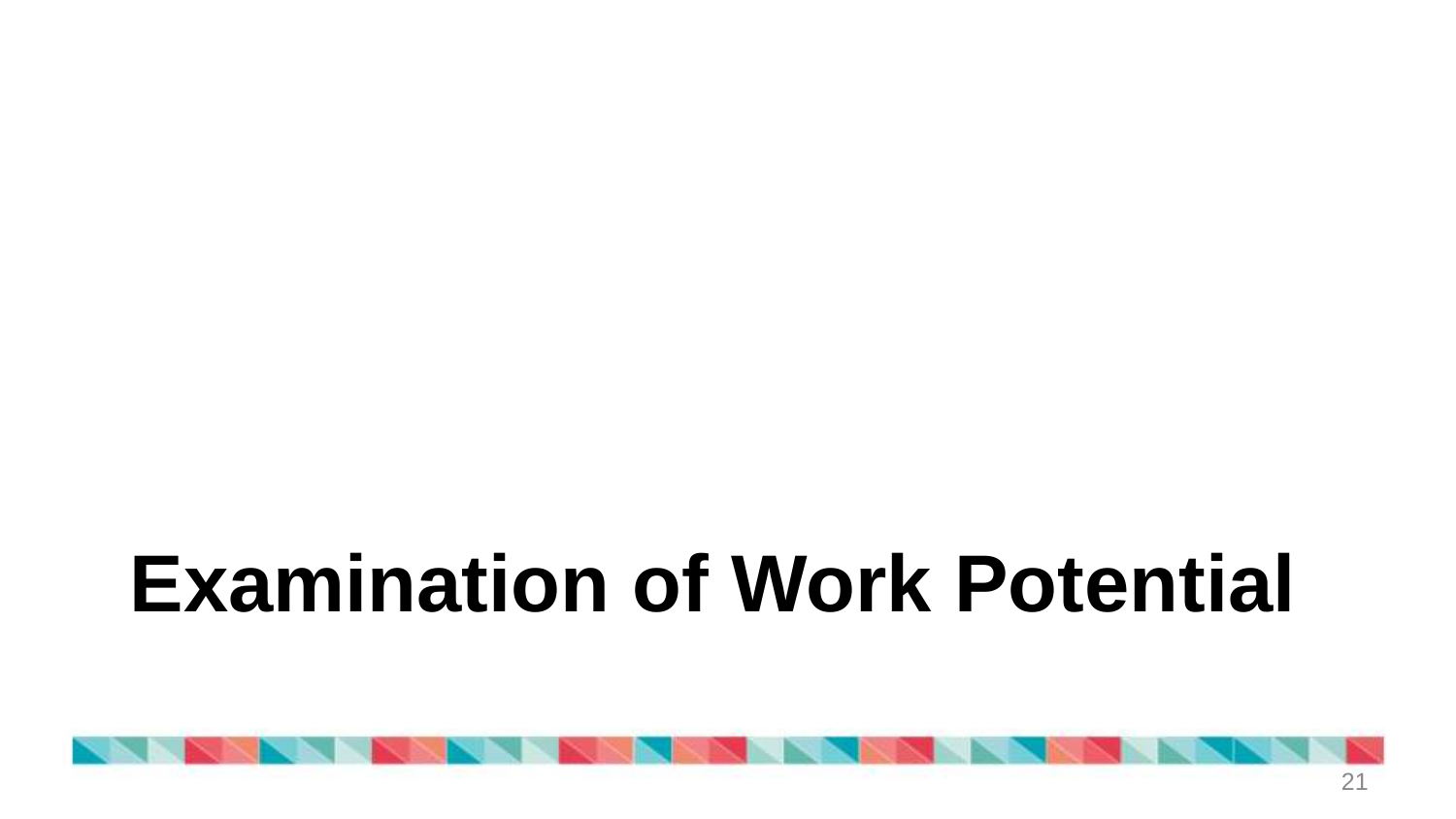# **Defining work potential**

• Among those not currently working:

| <b>Potential workers</b> | <b>Unlikely to work</b> |
|--------------------------|-------------------------|
|--------------------------|-------------------------|

- Not a measure of inherent capacity
	- Potential workers those who might be likely to gain employment in labour market with proper accommodations and without bias/discrimination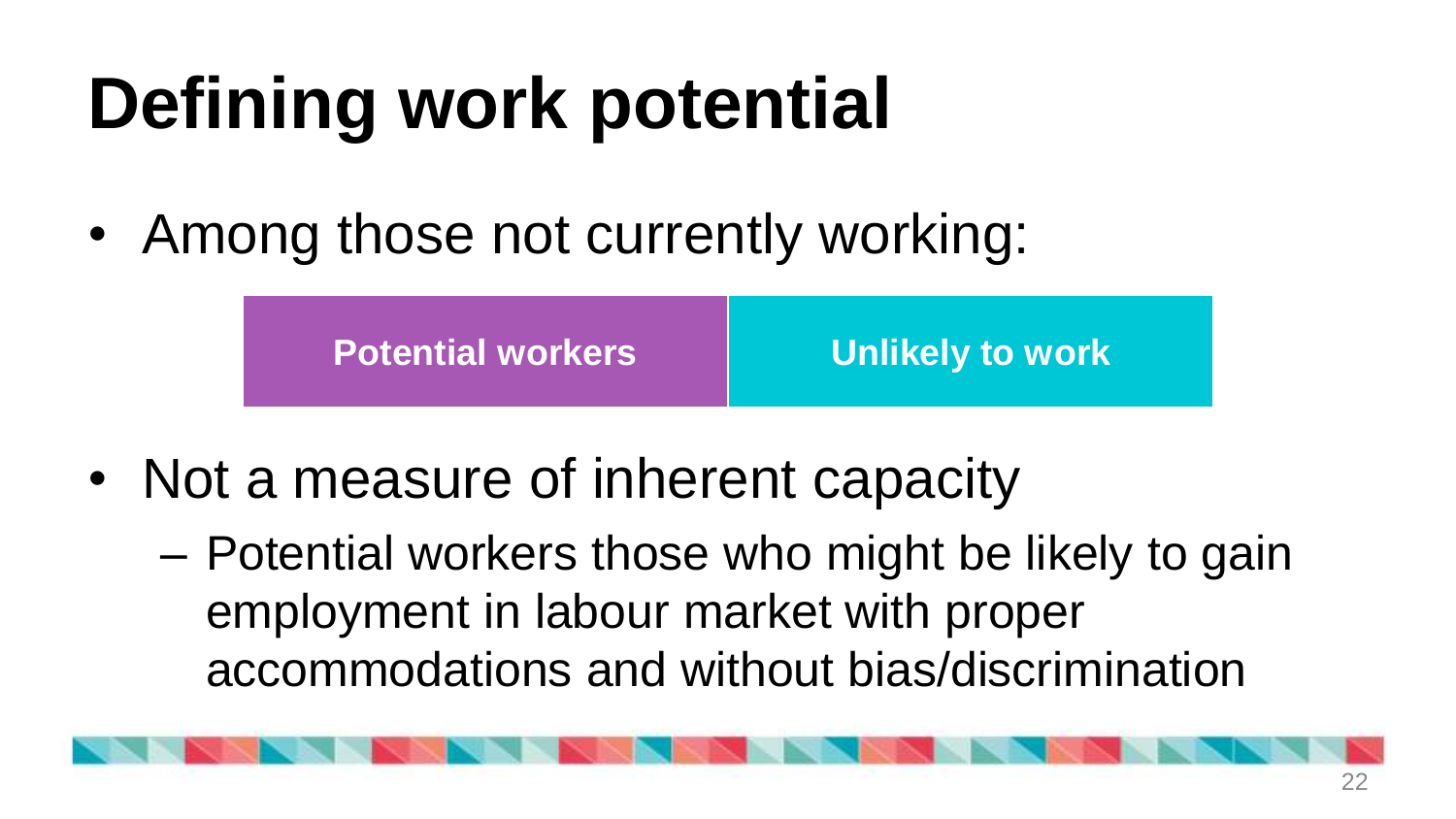# **Defining work potential**

- "Unlikely to work":
	- Not currently looking for work, not intending to look in future
	- Not going to school
	- Had never worked
	- Permanently retired
	- No workplace accommodation would allow them to work

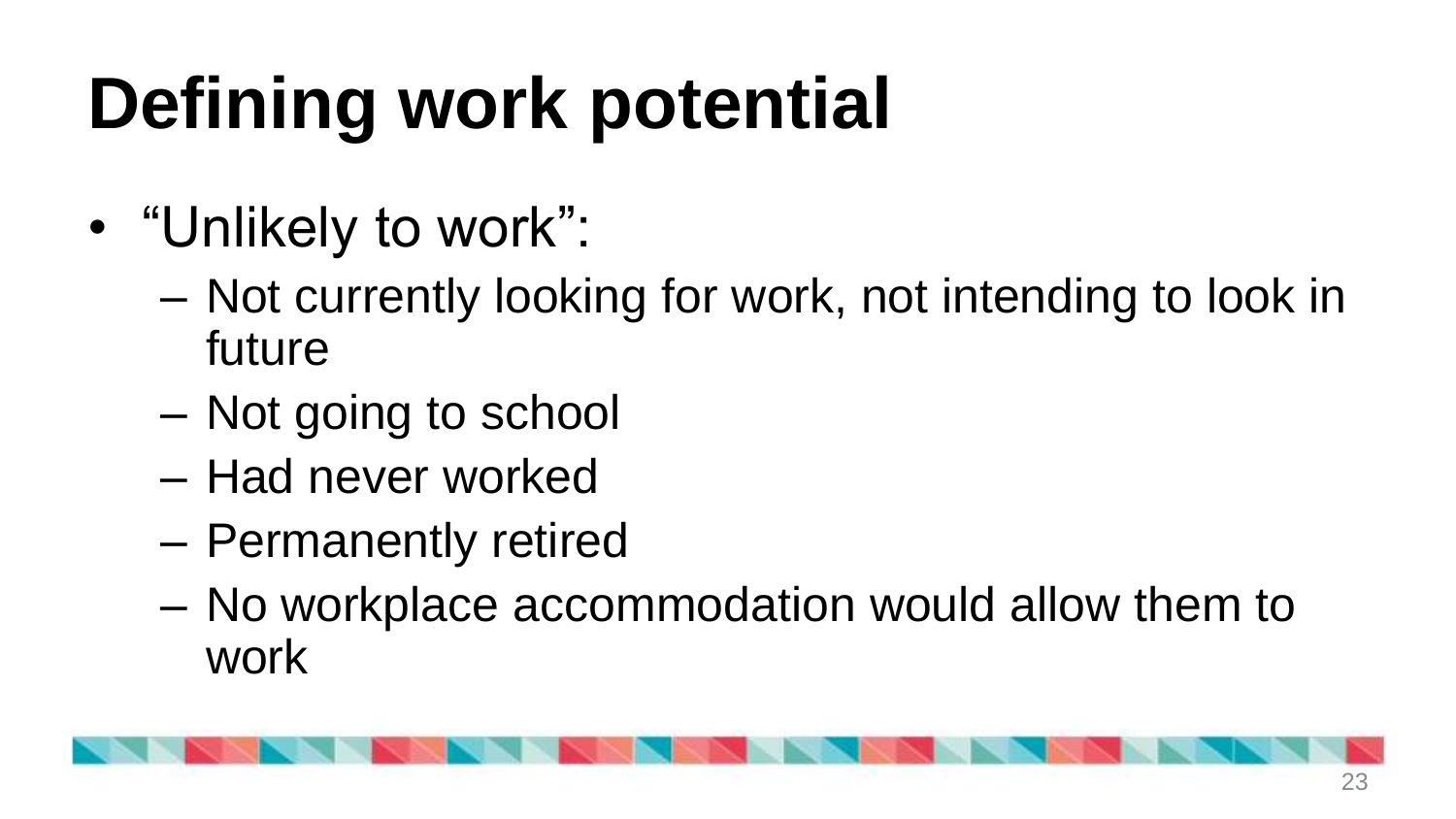# **Defining work potential**

- "Potential workers":
	- Officially unemployed (looking for work), or intended to look for work in next 12 months
	- Currently in school
	- Not otherwise classified as "unlikely to work"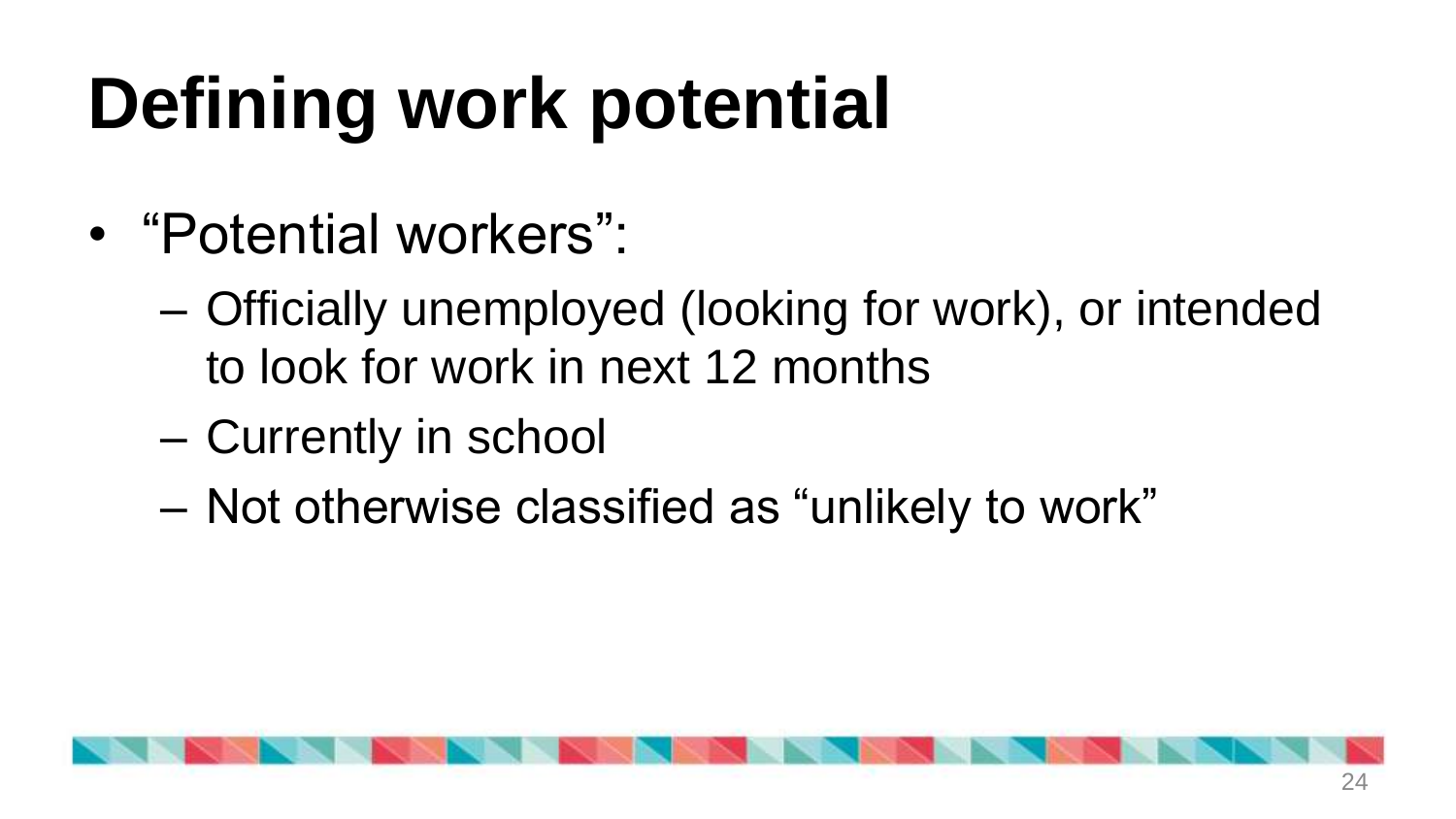### **High levels of potential workers among youth and young adults**

**Work potential, Canadians aged 15 to 24, by severity and gender**



**Source:** Canadian Survey on Disability 2012 **Extimate should be used with caution**  $25$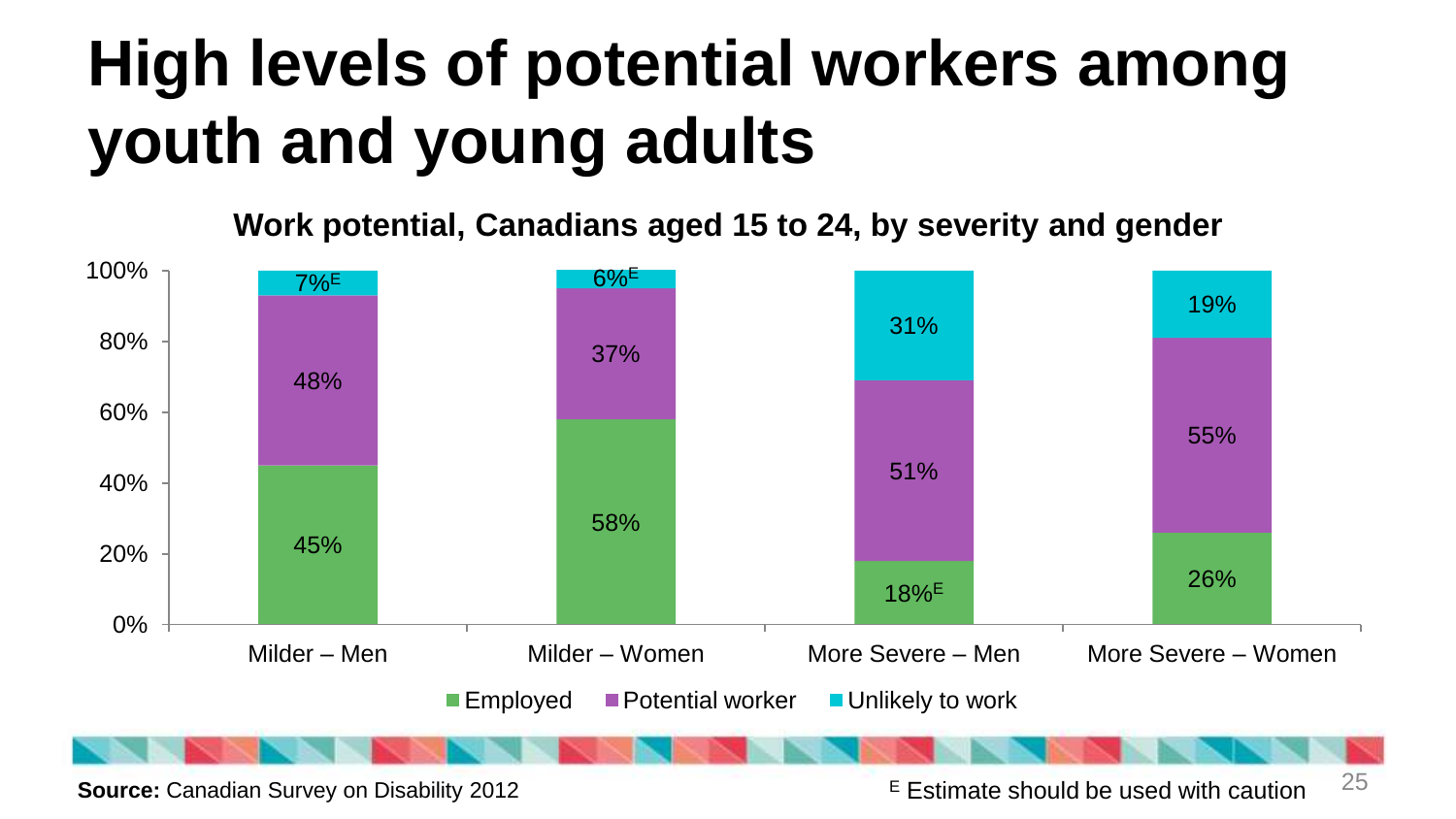#### **In prime working age years, PWD more likely to be either working or unlikely to work**

**Work potential, Canadians aged 25 to 54, by severity and gender**



**Source:** Canadian Survey on Disability 2012 E Estimate should be used with caution  $^{26}$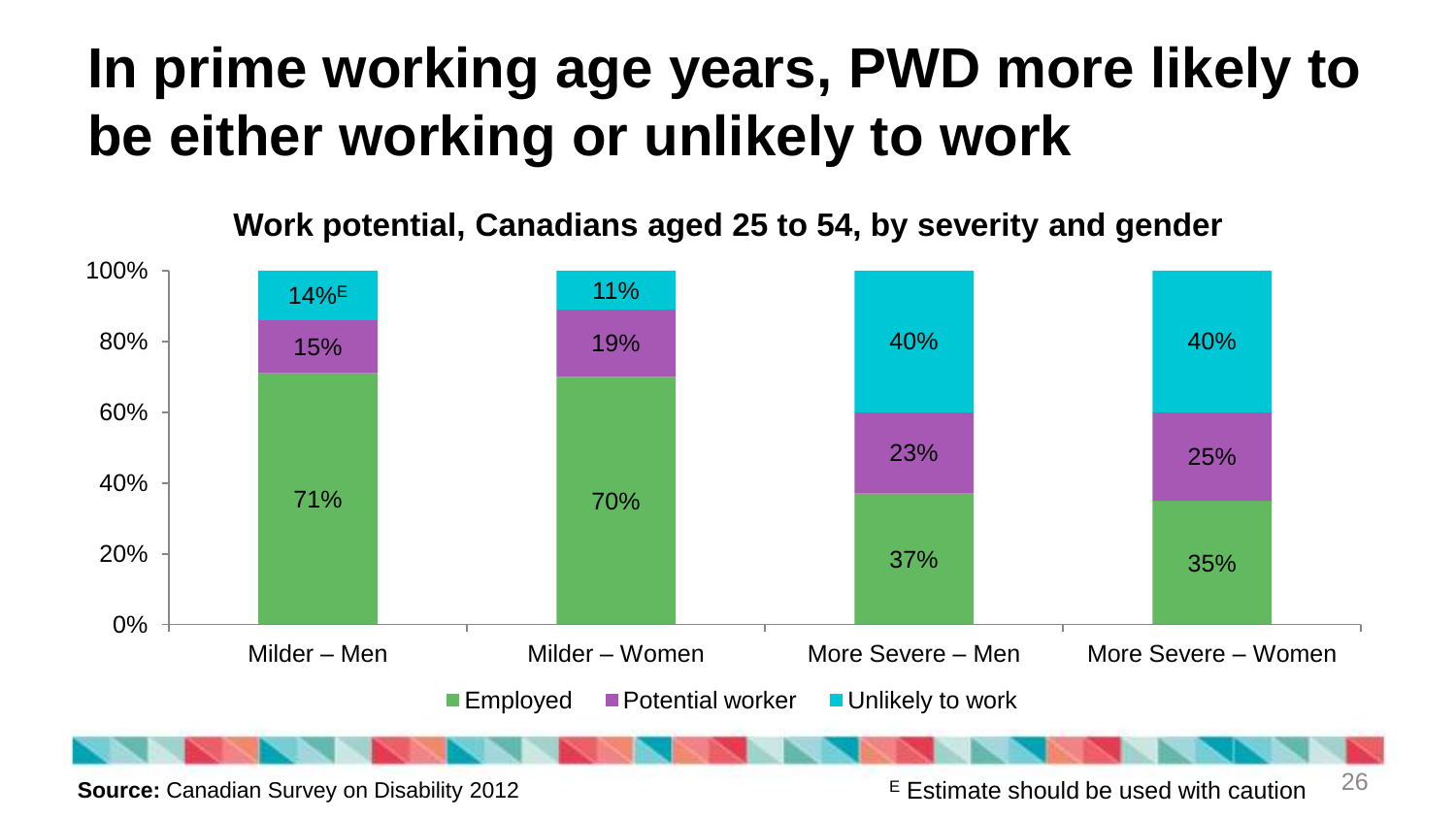#### **Near seniors not currently employed were generally unlikely to work**

**Work potential, Canadians aged 55 to 64, by severity and gender**



**Source:** Canadian Survey on Disability 2012 E Estimate should be used with caution  $27$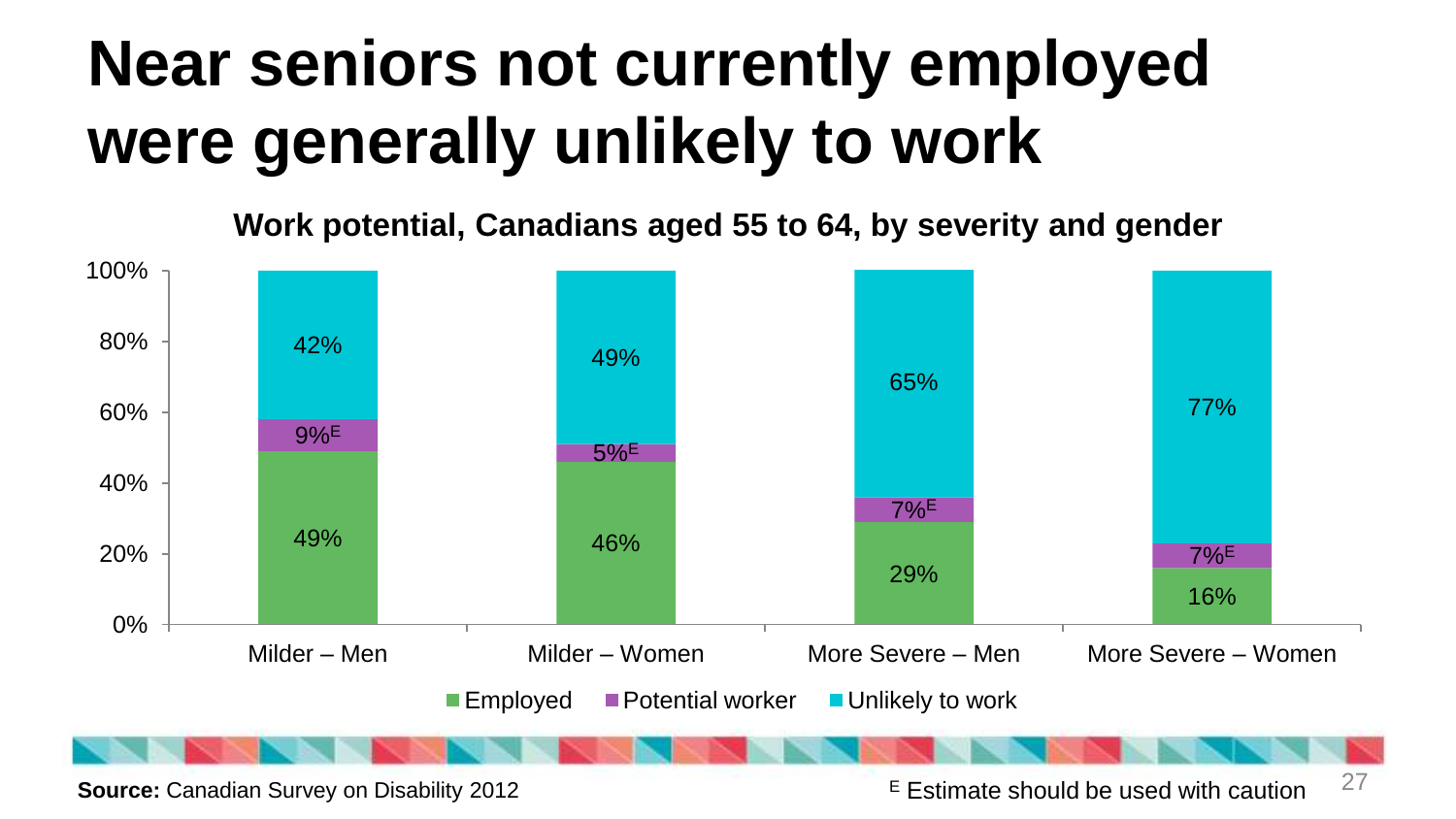# **Conclusions & Implications**

- Employment greatly narrows income gap between PWD and non-PWD
	- However, many PWD face difficulty finding/retaining employment
	- Particularly older women & younger adults with severe disabilities
- Many PWD still have potential to work if properly accommodated – particularly younger adults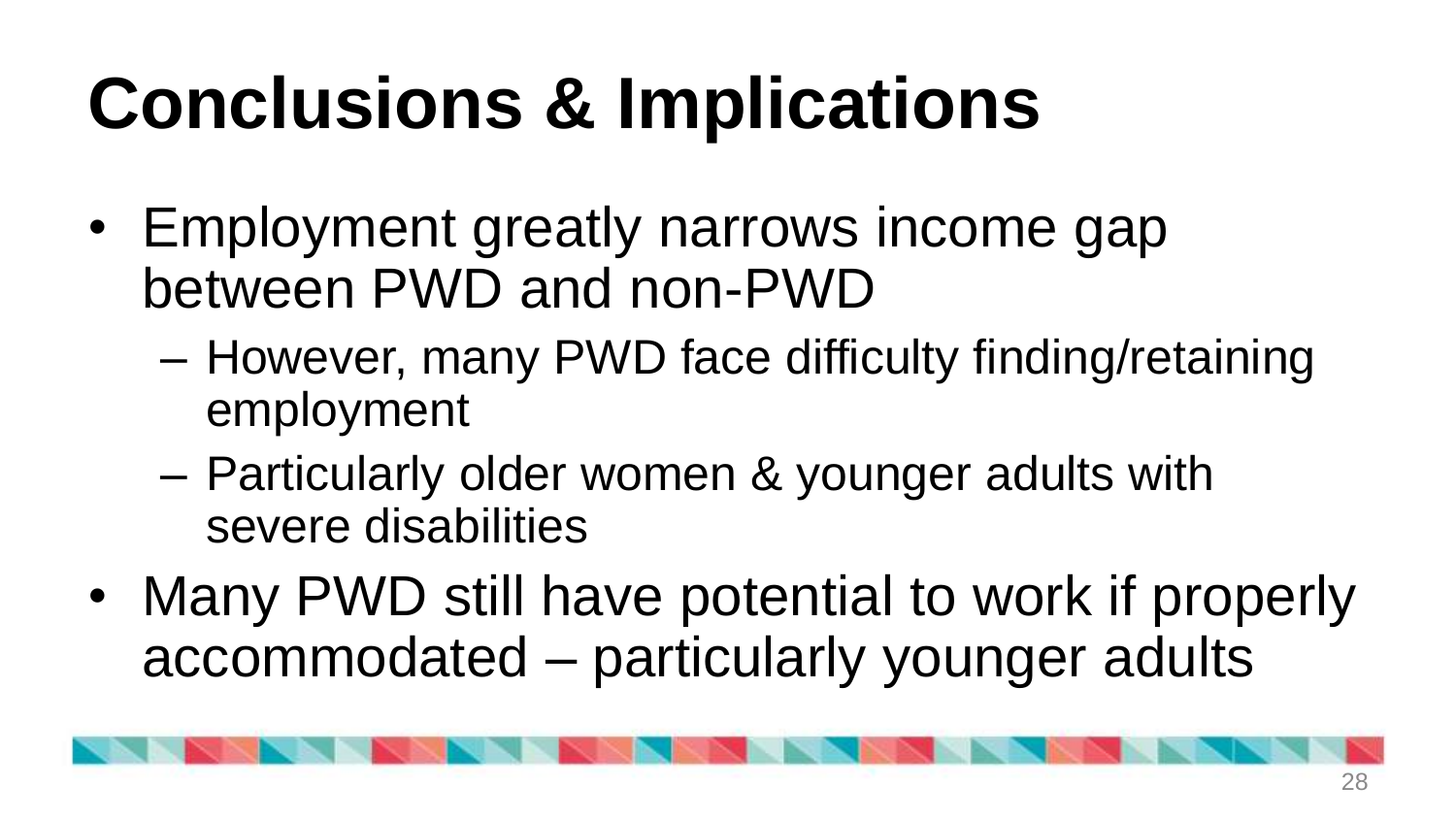# **Conclusions & Implications**

- However, even with employment, income gap does not close entirely
	- Suggests that more can be done on-the-job to ensure that PWD reach their full potential
	- Many experience discrimination and difficulty obtaining accommodations
- Improving economic security is of key importance, which necessitates further measures to help PWD find and maintain employment